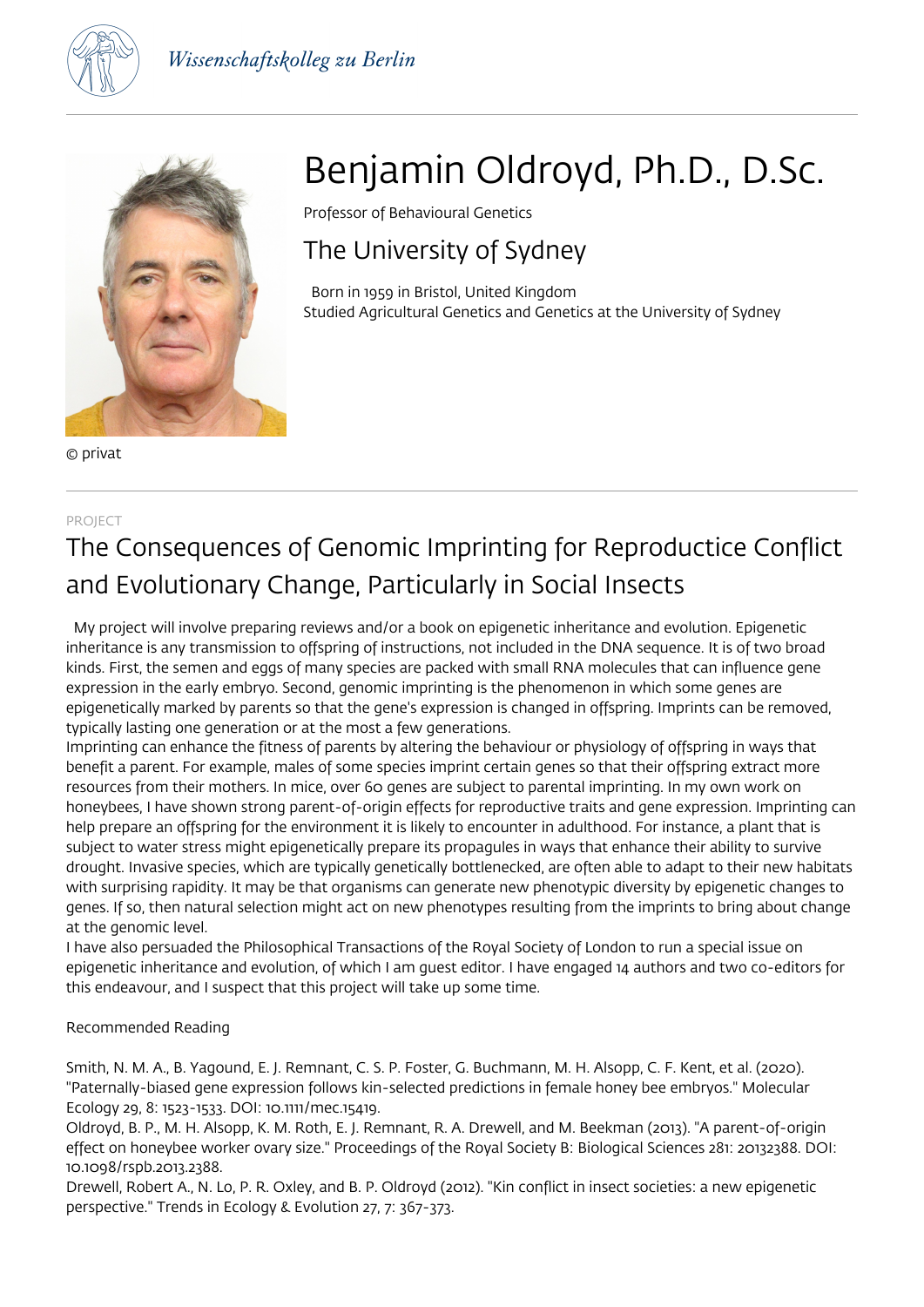### TUESDAY COLLOQUIUM, 12.01.2021

### The Extended Genotype: Epigenetics and Evolution

 I will begin with a description of what evolution is about; the amazing fact that all current life on this planet evolved from a single common ancestor that lived 3.8 billion years ago. This understanding explains a great deal about our biological world. Examples of insights provided by evolution include an explanation of why the genetic code is the same in a bacteria and an elephant, why all mammals have four limbs and why the current distribution of animals and plants on different continents is as it is. Evolutionary theory can be used to make testable predictions, and is therefore "falsifiable" science in the Popperian sense, perhaps even more so than some aspects of physics and astronomy. For instance, evolutionary theory predicts that you will never find rabbit and dinosaur fossils in the same rock. If you did, our current understanding of evolution would be falsified.

I will then review the development of evolution as a discipline. The 1940s saw the emergence of a new way of looking at evolution called "The modern synthesis" promoted by Julian Huxley and Ernst Mayer among others. They unified the field and squashed some old arguments by combining Mendel's genetics and Darwin's theory of natural selection with new statistical approaches in population genetics that were being developed by Ronald Fisher and Sewall Wright. The Modern Synthesis explicitly rejected any feedback between what happens to an organism in its lifetime, and the genetic information it transfers to its offspring. It therefore repudiated the inheritance of acquired characteristics. This view was further strengthened by insights from molecular biology that emerged in the 1960s. Francis Crick, co-discoverer of the DNA double helix, formulated the "Central Dogma" of molecular biology. He argued that there is a one-way flow of information from gene to protein with no feedback. Ergo there can be no inheritance of acquired characteristics.

I will argue that the Modern Synthesis is in need of a refresh in the light of the emerging field of "epigenetics". Epigenetics describes the transfer of genetic information between cells that is not encoded in the sequence of DNA bases. Epigenetics is the reason why liver cells are liver cells, and once a liver cell, all its descendent cells are also liver cells. Recently we have also learned that epigenetic information can be inherited across generations, and that this has profound effects. In particular, we now know that some genes (about 100 in humans) are "imprinted" so that when the gene is inherited from a father it has a different imprint than when the same gene is inherited from a mother. This means that the patrigene form can be expressed differently to the matrigene form of the same gene. Mostly these genes are concerned with a fetus extracting resources from its mother. Patrigenes are selected to maximize resource extraction, and matrigenes are selected to even out the supply of maternal resources to all offspring over a mother's life time.

Many social insect colonies like honey bees have a family structure (one mother, the queen, who mates with lots of fathers) that strongly predicts the evolution of genomic imprinting. I will describe four of my own experiments in which we have shown that genomic imprinting and parent-of-origin effects are a reality for honey bees. This work shows that imprinting is not just confined to placental mammals and flowering plants, but also to insects. It also shows that the Modern Synthesis was wrong in one important respect. Acquired characteristics can be transferred to offspring, and this has a profound effect on the evolution of parental conflict in diverse species.